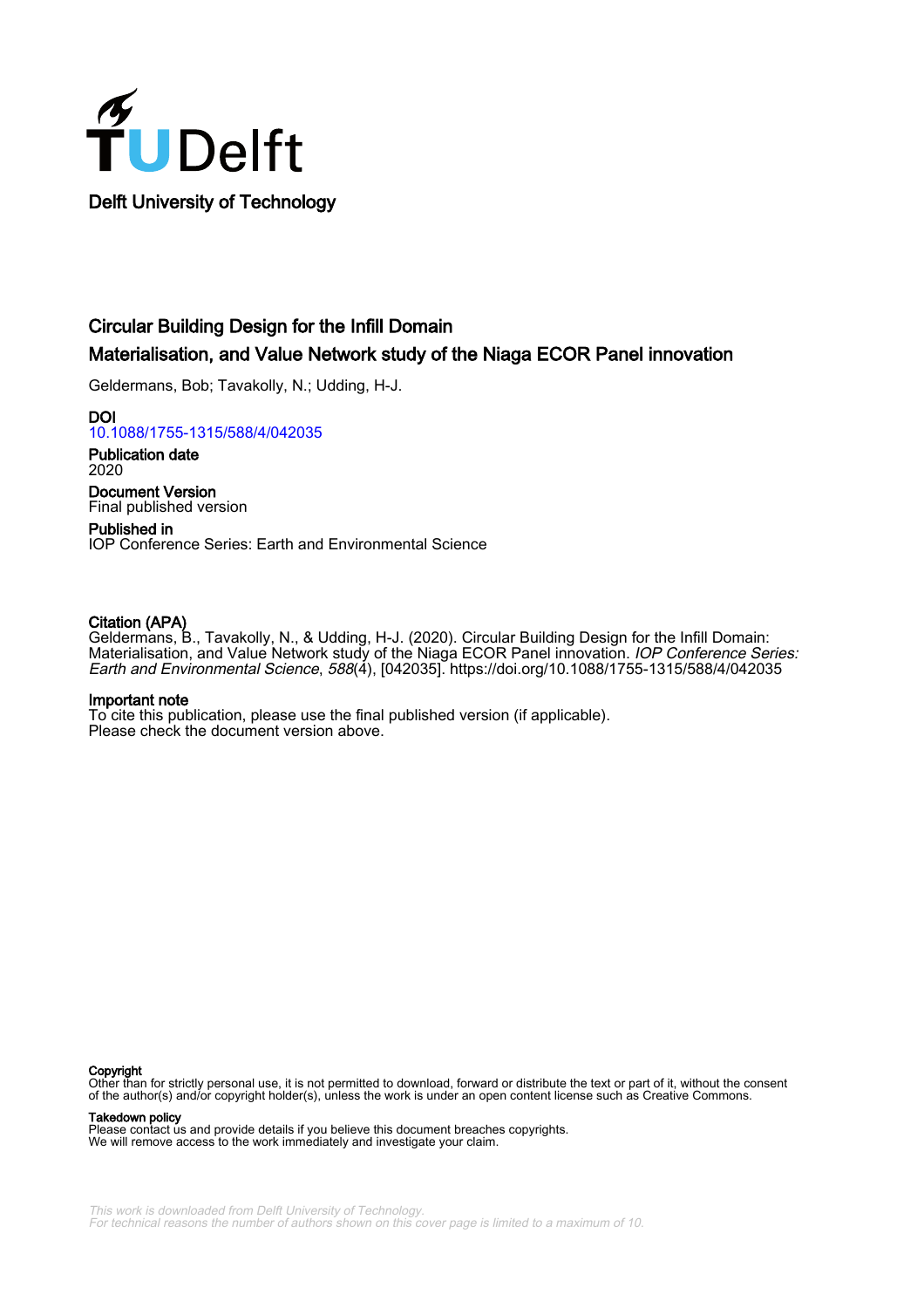### **PAPER • OPEN ACCESS**

# Circular Building Design for the Infill Domain: Materialisation, and Value Network study of the Niaga ECOR Panel innovation

To cite this article: B Geldermans et al 2020 IOP Conf. Ser.: Earth Environ. Sci. **588** 042035

View the [article online](https://doi.org/10.1088/1755-1315/588/4/042035) for updates and enhancements.



This content was downloaded from IP address 145.94.74.152 on 30/11/2020 at 14:42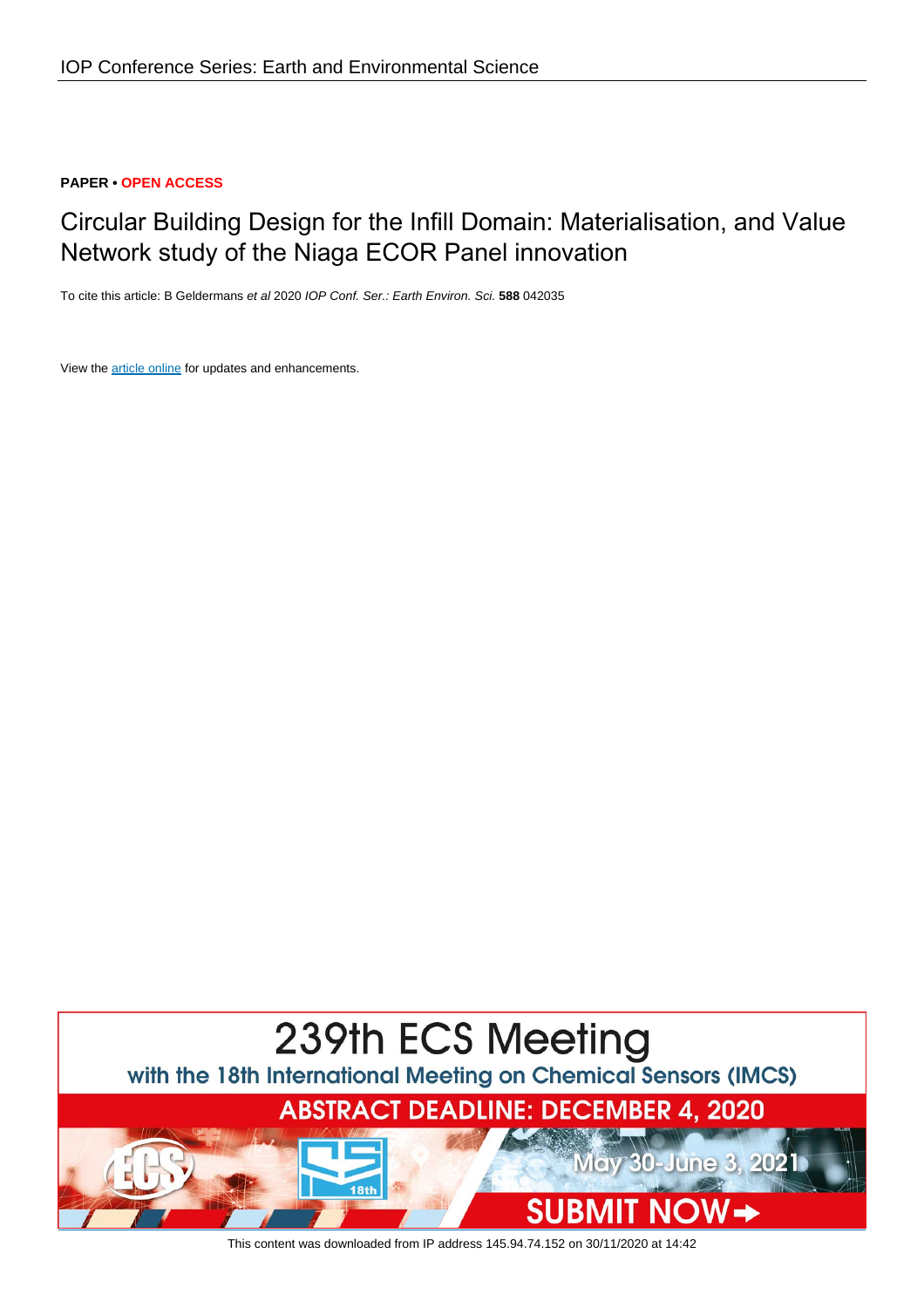IOP Conf. Series: Earth and Environmental Science **588** (2020) 042035 doi:10.1088/1755-1315/588/4/042035

# Circular Building Design for the Infill Domain: Materialisation, and Value Network study of the Niaga ECOR Panel innovation

## **B Geldermans1, N Tavakolly2, H-J Udding<sup>3</sup>**

<sup>1</sup>Delft University of Technology, Faculty of Architecture and the Built Environment Julianalaan 134, 2628 BL, Delft, The Netherlands. [r.j.geldermans@tudelft.nl](mailto:r.j.geldermans@tudelft.nl)

<sup>2</sup>Noble Environmental Benelux B.V., Janszoon Costerstraat 29, 5916 PR Venlo, The Netherlands[. naviedtavakolly@ecoreurope.com](mailto:naviedtavakolly@ecoreurope.com)

3 DSM-Niaga, Urmonderbaan 22, 6167 RD Geleen, The Netherlands. henkjan.udding@dsm.com

**Abstract**. Circular Building gained traction during the past decade in the Netherlands. Circular Building (CB) is rooted in concepts such as Circular Economy and Cradle-to-Cradle®, accentuating closing and continuing of material flows to establish sustainable resource cycles. CB implies that buildings and building components are designed to retain value, tailored for specific service lives and responsive to changing needs. This way, wasting of buildings and building components can be reduced or avoided. This paper revolves around circular materialisation and operation of building infill, such as furniture, partitions, and kitchens. The short to medium-long material cycles usually associated with those components provide potential benefits for circular resource management. The paper comprises a study into materialisation and operational performance of the Niaga ECOR Panel (NEP): an innovative cellulose board product. NEP aims to offer a healthy and circular alternative for conventional linear board products and value chains, adhering to multiple Sustainable Development Goals, notably: SDG11 (Sustainable Cities and Communities) and SDG12 (Responsible Production and Consumption). The study follows *Circ-Flex* assessment guidelines, anticipating operational performance through the supply, use, and reverse-supply chain. The findings indicate that the intrinsic properties of the NEP can enable circular infill value models, provided that networked actors remain aligned.

### **1. Introduction: Material Circulation**

#### *1.1 Problem Statement*

According to the Global Footprint Network, in July 2019, humanity had used up nature's resource budget for the entire year 2019 [1]. There is an increasing body of evidence to support this statement: biodiversity loss, soil erosion, and climate change data indicate that we are indeed depleting our natural capital [2]. In this respect, the Sustainable Development Goals report (2019) concludes that, despite progress in policies and tools to anticipate sustainable production and consumption, the global trend is that the material footprint (MF) is ever increasing [2]. Moreover, there is no sign of decoupling between the growth of MF, on the one hand, and the growth of gross domestic product (GDP) or population, on the other, see Figure 1.

Content from this work may be used under the terms of theCreative Commons Attribution 3.0 licence. Any further distribution of this work must maintain attribution to the author(s) and the title of the work, journal citation and DOI. Published under licence by IOP Publishing Ltd 1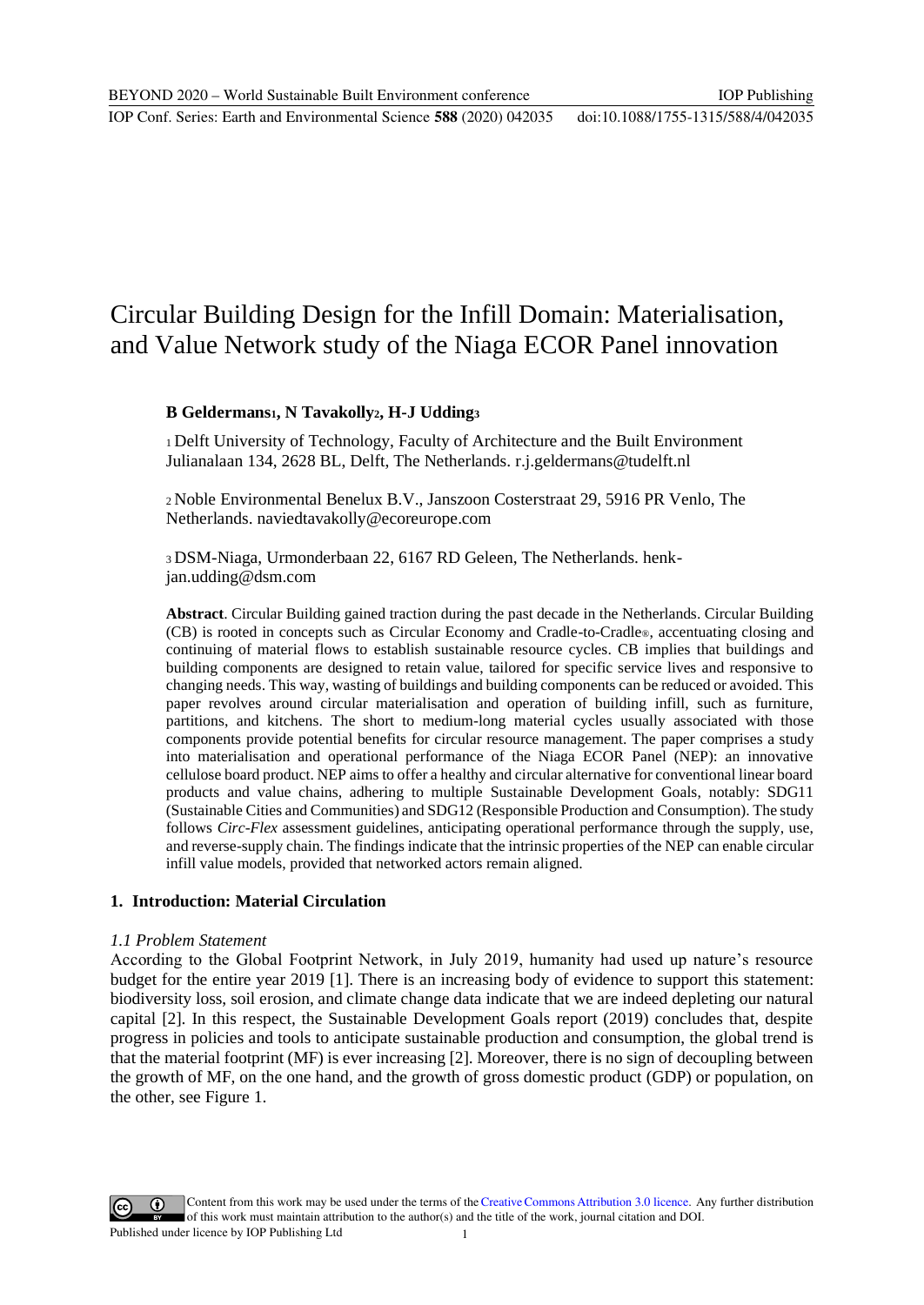IOP Conf. Series: Earth and Environmental Science **588** (2020) 042035 doi:10.1088/1755-1315/588/4/042035



**Figure 1**. Lack of decoupling between Material Footprint vs GDP growth and population growth [Source: UN]

In the Netherlands, the concepts of Cradle to Cradle<sup>®</sup> and Circular Economy receive broad attention. This attention has various origins, one of them being the growing awareness that sustainability measures, as of the 1970s, have fallen short and goals are not met [3]. Alternatives for the essentially linear and wasteful production and consumption systems the Dutch economy is built on are sought in models that aim more radically at retaining the value of resources. This implies keeping these resources in highgrade functional iterations longer, whilst extending the service lives of products or improving recycling potential and management of raw materials. Such developments, however, are in their infancy, and new guidelines and indicators are required [3,4]. Construction, being one of the most material-intensive sectors, is a priority domain in the Dutch circular strategy [3]. In the current Dutch construction sector, a persistent flaw can be distinguished, namely that dismantling, demolition, material-reutilisation, and other end-stages of a building, are not internalised in upfront cost calculations and agreements [5]. This flaw resonates in legal and regulatory frameworks as well, leading to the situation that end-stages are usually associated with additional costs rather than residual value. In turn, this greatly hampers the establishment of business cases revolving around the way existing real estate is valued, both in terms of material stock and societal meaning [6]. Such realisations make it hard to overhaul the existing paradigm. An additional complication is the fact that the Netherlands are generally regarded as an EU frontrunner in construction and demolition waste recycling strategies and practices, which may take away incentives for change in the sector [7].

A two-level approach to construction and renovation or transformation can contribute to the implementation of circular building models [8]. This approach distinguishes two separate levels of decision-making, as already put forward in the 1960s by John Habraken, concerning: a) the collective domain, for example a multi-family building's support structure, and b) the individual domain, for example kitchens, bathrooms, and non-bearing partitions in housing units [9]. This opens up new material-circulation-models tailored to the differentiated service lives and flow profiles of infill components, while the superstructure remains uncompromised. As such, construction and demolition waste (CDW) associated with both levels, can be prevented. Presently, however, there are very few examples of building infill materials and business propositions rooted in a systems perspective, that is, propositions that substantially take account of the various subsystems or domains it touches, think of: raw material sourcing, product manufacturing, real estate facility management, secondary waste logistics, and so on. Even in the furniture sector, which is more familiar with aforementioned productmarket mechanisms, such systemic scopes are rare, which is underscored by the fact that associated waste mainly ends up in incinerators or landfills [10]. New innovations, research initiatives, and marketing efforts around circular models for infill products face persistent barriers, both of a technical and an organisational nature. For example, Geldermans et al. (2019) identified multiple obstacles for a 'best practice' partitioning product to perform appropriately in a circular value model, notably with regard to applied chemicals, irreversibility of connections, and reutilisation logistics [11]. More radical system innovations are thus required, including business and value models that entice the industry.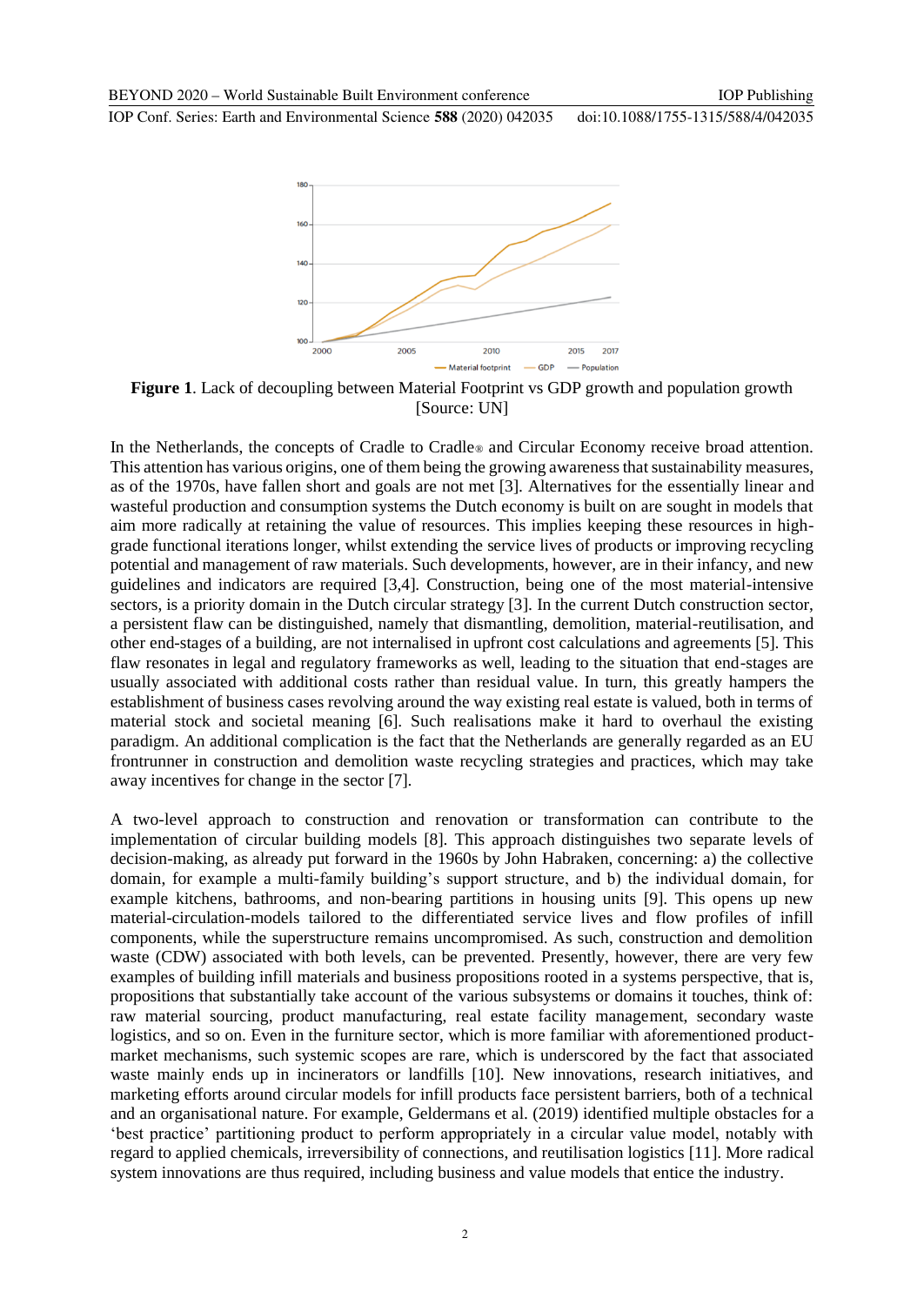### *1.2 Delineation, and Objective*

In order to explore key enablers for the implementation of systemic circular value models for building infill, we narrow down the scope to a material that is ubiquitously used in the infill domain, from furniture to kitchen cabinets and partition walls, namely: board material. Geldermans et al. (2019) singled out several innovations that could disrupt the status-quo in this respect, specifically concerning natural fibre panels based on renewable raw materials and reversible connections [11]. Based on challenges identified in relation to conventional board materials, enablers for circular value-models are found, above all, in: raw material sourcing, manufacturing processes, reutilisation logistics, and datasharing [11]. This article focuses on those enablers with regard to one pioneering technology: the Niaga ECOR Panel (NEP). The NEP is a joined product of circular design & materials company DSM-Niaga and manufacturer/technology company ECOR. DSM-Niaga and ECOR developed a laminated panel that can be brought back to its separate parts - natural fibres and synthetic polymers. Two innovations are combined here: 1) an additive free fibre board and platform technology that can use virtually any clean cellulose-based fibre material, and 2) a reversible adhesive technology. Underlying study revolves around the objective to pinpoint enablers for the NEP innovation to perform optimally in a systemic, circular value model.

#### **2. Methodology**

A quick-scan study of the NEP is conducted following *Circ-Flex* assessment guidelines (Circ-Flex). Circ-Flex provides a framework within which the performance of the NEP can be assessed from an integrated perspective, addressing characteristics that concern material health, material and product reutilisation potential, and operational context. Below, the guidelines are introduced in more detail.

### *2.1 Circ-Flex assessment guidelines*

Geldermans et al. (2019) developed a set of criteria and guidelines based on three existing assessment schemes that focus on health, well-being, and/or circularity in the built environment, namely: Cradle to Cradle Certified™, WELL Certified™, and Pre Returnable Procurement® [11]. Main objective of synthesising those three schemes was to establish stronger bonds between circular material and product performance over time in relation to the health & well-being of residents, explicitly including whole operational iterations and flexibility relating ever changing user requirements [11]. The original set comprises eight categories and eighteen criteria, which also opened up towards embedded impacts of material and product use, particularly 'Embodied energy' and 'Social fairness' through the supply, use, and reverse supply trajectory (the 'value network'). For this study, the focus is on four categories of these Circ-Flex assessment guidelines: Material Health & Transparency, Material Reutilisation, Health & Well-being Awareness, and Integrative Design.

The first category - Material Health - dwells on the "x-listing" of Cradle to Cradle Certified™ (C2C), banning any potentially damaging substances, whilst adhering to the most ambitious level within this certification scheme i.e. 'Platinum' [12]. X-listed materials and chemicals are also represented in WELL Certified™ (WELL), albeit distributed over multiple preconditions and optimisations, and in reference to external standards and guidelines [13]. As for Pre Returnable Procurement® (PRP): this scheme is based on provable preserved resources throughout the whole value chain, from resource to resource, realised in accordance with international human rights and relative to 'absolute circularity' [14]. The second category - Material Reutilisation - is based on C2C and PRP with regard to design and manufacturing specifications that accommodate material circulation in biological or technical cycles. Furthermore, it includes recovery strategies to secure that circulation can indeed take place. Category 3 - Health & Well-being awareness - is adapted from WELL, focusing on the importance - and current lack - of health literacy for end-users of buildings, as well as for other stakeholders throughout the value network. This concerns the degree to which individuals can obtain, process, and understand basic health information associated with the infill component in question. Lastly, Category 4 - Integrative Design -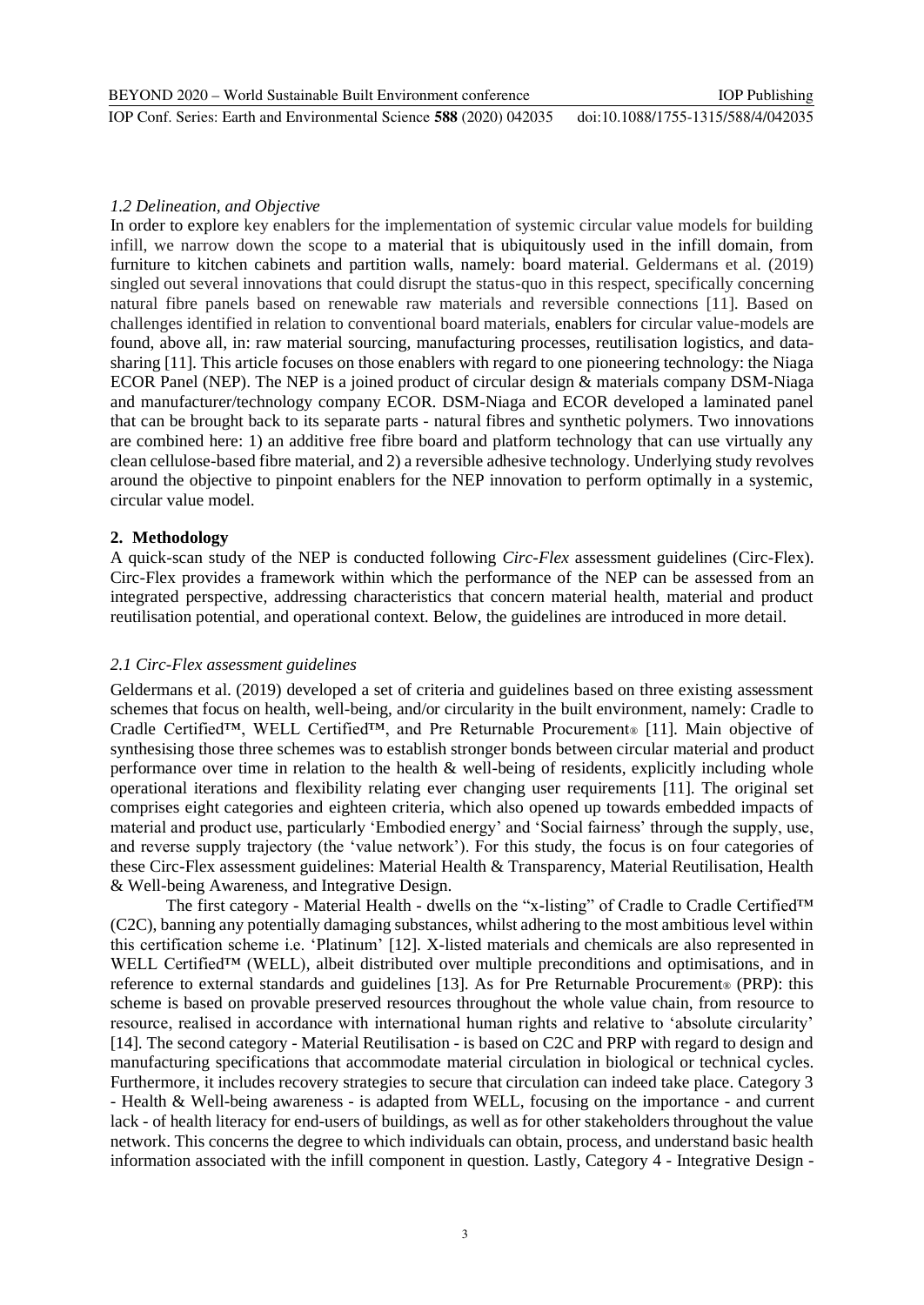is rooted in the notion that feedback loops for product  $\&$  service development and performance result from - and inform - co-creative processes. Only a collaborative design process ensures that construction and upkeep of a space, as well as reutilisation of parts, follows the intended expectations and goals [13]. Table 1 lists a selection of Circ-Flex assessment guidelines with a brief explanation and potential assessment means. Data sourcing can be performed on various levels, depending on availability, accessibility, transferability and confidentiality of data. A thorough, comprehensive assessment is estimated to take a substantial amount of time and commitment from data-owners. A quick-scan assessment, however, can already provide valuable insights, and pave the way for a more advanced elaboration.

| Category                          | <b>Explanation</b>                                                                                                                                                                                 | <b>Assessment</b>                                                                                                                                                                                                                                                                                                                                                                                   |
|-----------------------------------|----------------------------------------------------------------------------------------------------------------------------------------------------------------------------------------------------|-----------------------------------------------------------------------------------------------------------------------------------------------------------------------------------------------------------------------------------------------------------------------------------------------------------------------------------------------------------------------------------------------------|
| Material Health &<br>Transparency | Identification of applied materials,<br>up to the raw material level, in<br>product, manufacturing process,<br>and product operation. As well as<br>potential emissions on short and<br>long term. | Bill of Materials (BoM); Test results;<br>Appropriate certifications; Supplier<br>declarations                                                                                                                                                                                                                                                                                                      |
| <b>Material Reutilisation</b>     | Anticipation of specific cycle -<br>biological or technical - in<br>(reversible) design and operation.                                                                                             | Designated reutilisation pathways, for<br>example as part of the Bill of<br>Materials; Reutilisation score<br>concerning recycled and recyclable<br>content, for instance adhering to the<br>Material Circularity Indicator (MCI)<br>[15]; Management strategy for parts<br>and ingredients; Collection and<br>reutilisation programs; Actual<br>collection and reutilisation data; Test<br>results |
| Health & Wellbeing<br>Awareness   | Provision of information and<br>guidelines throughout the whole<br>value network, including building<br>end-users.                                                                                 | Documentation and professional<br>narrative concerning components and<br>handling; Educational materials;<br>Accessible databases/libraries                                                                                                                                                                                                                                                         |
| Integrative Design                | Facilitation of co-creative<br>processes towards continuous<br>improvement of value chains.                                                                                                        | Thorough and transparent agreements<br>and feedback mechanisms throughout<br>stakeholder network                                                                                                                                                                                                                                                                                                    |

**Table 1**: Selection and summary of Circ-Flex assessment guidelines

## **3. Case-study description: material innovation and value network**

As stated in section 1.3, ECOR joined forces with DSM-Niaga to develop a board panel that can be combined, separated and reutilised over and over again. This product is called the Niaga ECOR Panel (NEP). Envisioned markets are, for example, furniture, partitions, kitchen cabinets, event and stand building products, and retail displays. The NEP is manufactured from pure cellulose fibres and synthetic polymers. The fibres come from residual flows, such as agricultural and horticultural by-products, paper and cardboard industry leftovers, woody construction  $\&$  demolition waste, and textile remains. The polymers are widely used in the industrial and coating resins industries. Raw ECOR panels of 2.5 mm thickness (called FlatCOR) can be reversibly laminated together with Niaga® adhesive under specific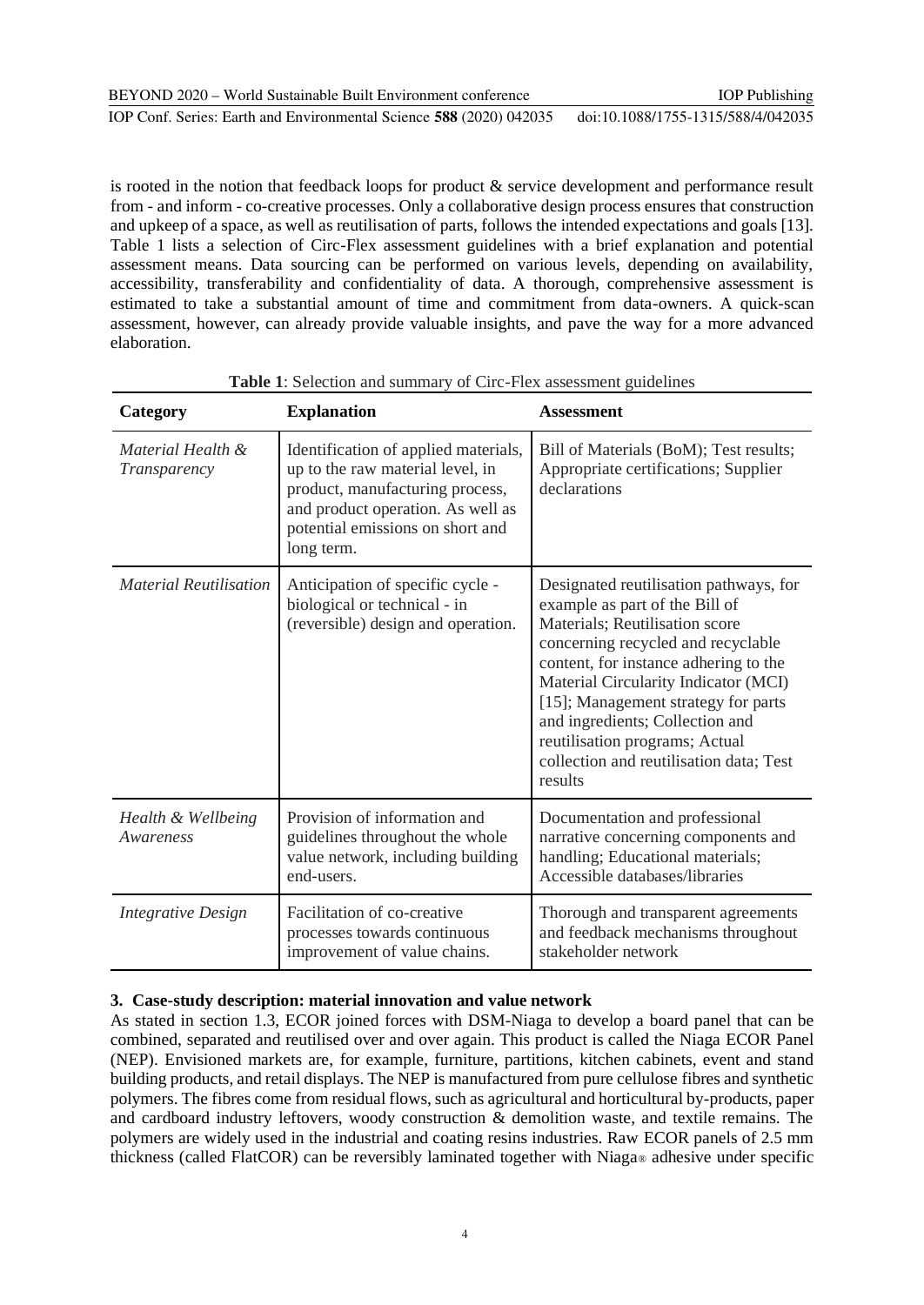conditions: temperature, humidity, and pressure. Alternatively, a honeycomb core can be applied to reduce weight while adding thickness, and the raw product can also be finished with decorative toplayers.<sup>1</sup> The NEP has a Technology Readiness Level (TRL) of 6-7, which means it is currently being tested in operational settings. After an initial service life, a NEP can be reused directly or through a refurbishing step, to the extent its technical lifespan allows. Ultimately, NEP can be recycled following a technical pathway (synthetic polymers and natural fibres) and a biological pathway (natural fibres). The diagram of Figure 2 represents the NEP innovation. Figure 3 shows raw materials (in this case beer brewery grains), raw FlatCOR boards, reversible adhesive pellets, and various NEP products.



**Figure 2**. Visualisation of Niaga ECOR Panel innovation [Adapted from source: Niaga ECOR]



**Figure 3**. FlatCOR panels (left), Niaga pellets (centre), and Niaga ECOR Panel products (right) [Source: ECOR]

Applying the NEP in circular configurations means it needs to be examined concerning appropriate supply, operation, and reverse supply pathways. To that avail, ECOR focuses on locally sourced secondary raw materials and partnerships based on operational excellence, whilst exploring the options for take-back systems. Locally sourced materials may comprise any cellulose fibrous material currently wasted or applied in low-value processes. Most applicable clean - post-industrial - rejects can be used by ECOR in value-adding process steps. With regard to transport distances, the basic rule is that raw materials are sourced within a range of 250 km. Operational excellence refers to the notion that the quality - and *circularity potential* - of board materials is retained over time, thus including future interventions and relocations. This implies, for example, clear agreements concerning the use of surface or insulating layers, and reuse iterations. Envisioned value-cases revolve around ECOR retaining ownership of the product or ownership is outsourced (to the client). In both cases, the product-narrative dictates that intrinsic health and circularity potential disappear when the product becomes degraded. For

<sup>1</sup> For the sake of simplicity, only the raw panel and the Niaga adhesive are considered in this study. Top-layers and potential additives are left out of the equation, even if these may be part of specific requirements, for example with respect to firesafety: different rules may apply for different product categories or geographical areas.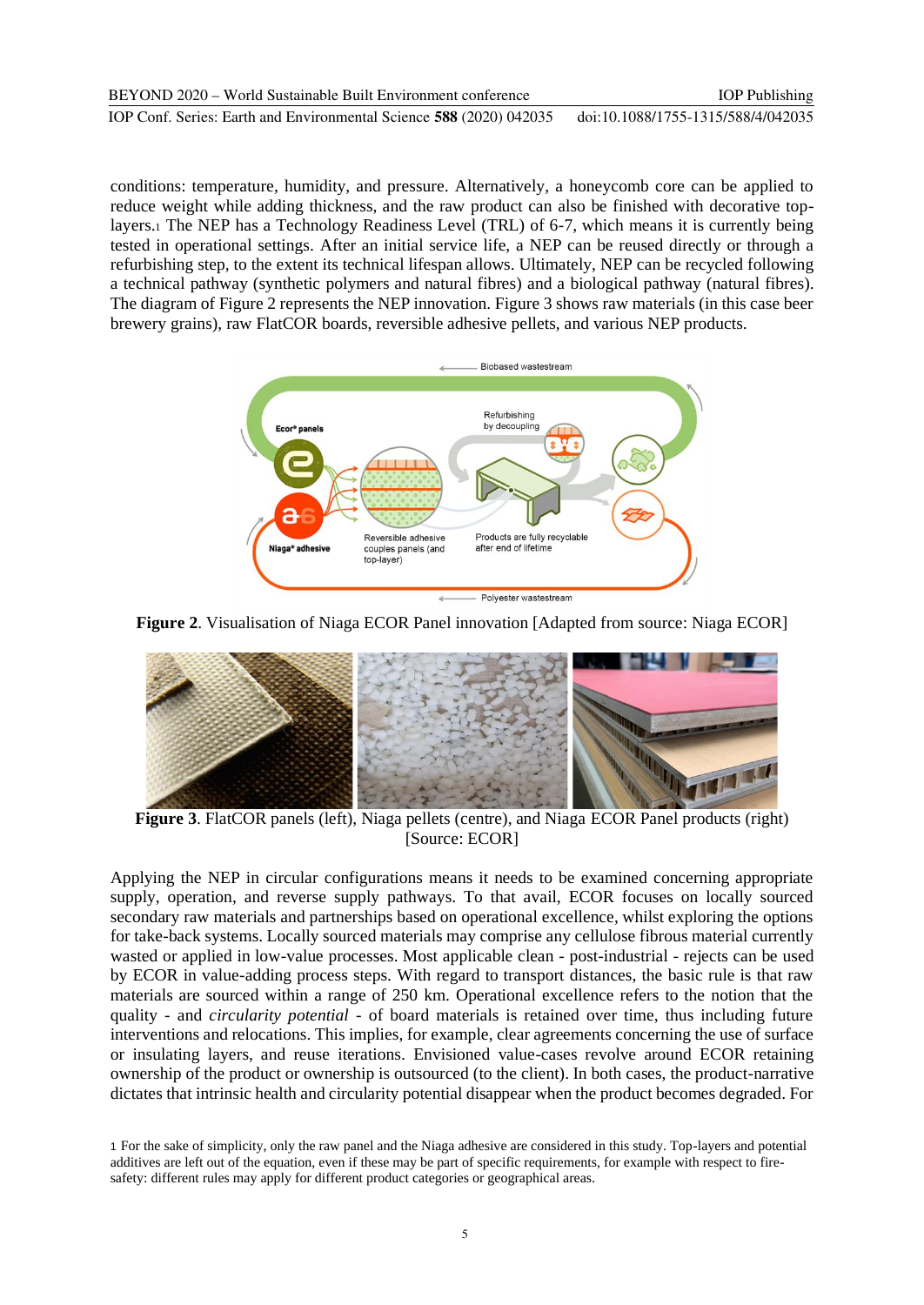example, due to contaminations with unfit paints or other decorative or protective surface coatings. At this moment, ECOR works largely in direct contact with the client, in order to keep prices low, feedback loops short, and take-back opportunities intact. However, in the future, other value networks are imaginable.

Figure 4 is an example of a traditional linear supply chain around board products in the Netherlands. Displayed are five different activity categories that currently play a key role in the associated value chain: raw material production; manufacturing; wholesale & retail; on-site construction, use, and maintenance; waste treatment (in Dutch context for example shredding and incineration with energy recovery). Figure 5 shows an envisioned circular variant with validity for the NEP. Traditional waste management steps are left out of the equation in this model, and a logistical epicentre is added with regard to alignment of supply and demand that goes beyond the initial actors. Many different flows are imaginable in a circular configuration: board parts can move between nearly all of the networked actors two-directionally, depending on the quality-status of the product at the time of intervention or relocation, and depending on market mechanisms and maturity of the value network. With regard to the NEP, specific value networks are in preparation, see also Sections 4 and 5.



**Figure 4**. Common linear value chain associated with board materials [Source: Geldermans et al. 2019]



**Figure 5**. Elaboration of a NEP value network [Source: Geldermans et al. 2019]

Geographical scale levels, which the NEP may cross in value-adding iterations, are depicted in Figure 6. The core circle concerns a collective urban spatial typology where multiple households and workspaces are united, this could be a neighbourhood as well as a large building block. This 'block' is located in a town or city environment, which is part of a city region, province, and so on and so forth, all the way up to the global scale, if applicable for the supply of product ingredients. Figure 6 is based on the assumption that the fibrous ingredients can be sourced locally, with limited transport miles. In this case, that means: regions in the Netherlands or just over the border, taking account of the current production-facility (Venlo, The Netherlands, near Germany).<sup>2</sup> Generally, there is a large potential of -

<sup>2</sup> At this moment, FlatCOR production takes place in Serbia. Future production locations can be anticipated in relation to product manufacturers and projects, such as large scale urban developments including residential and commercial typologies.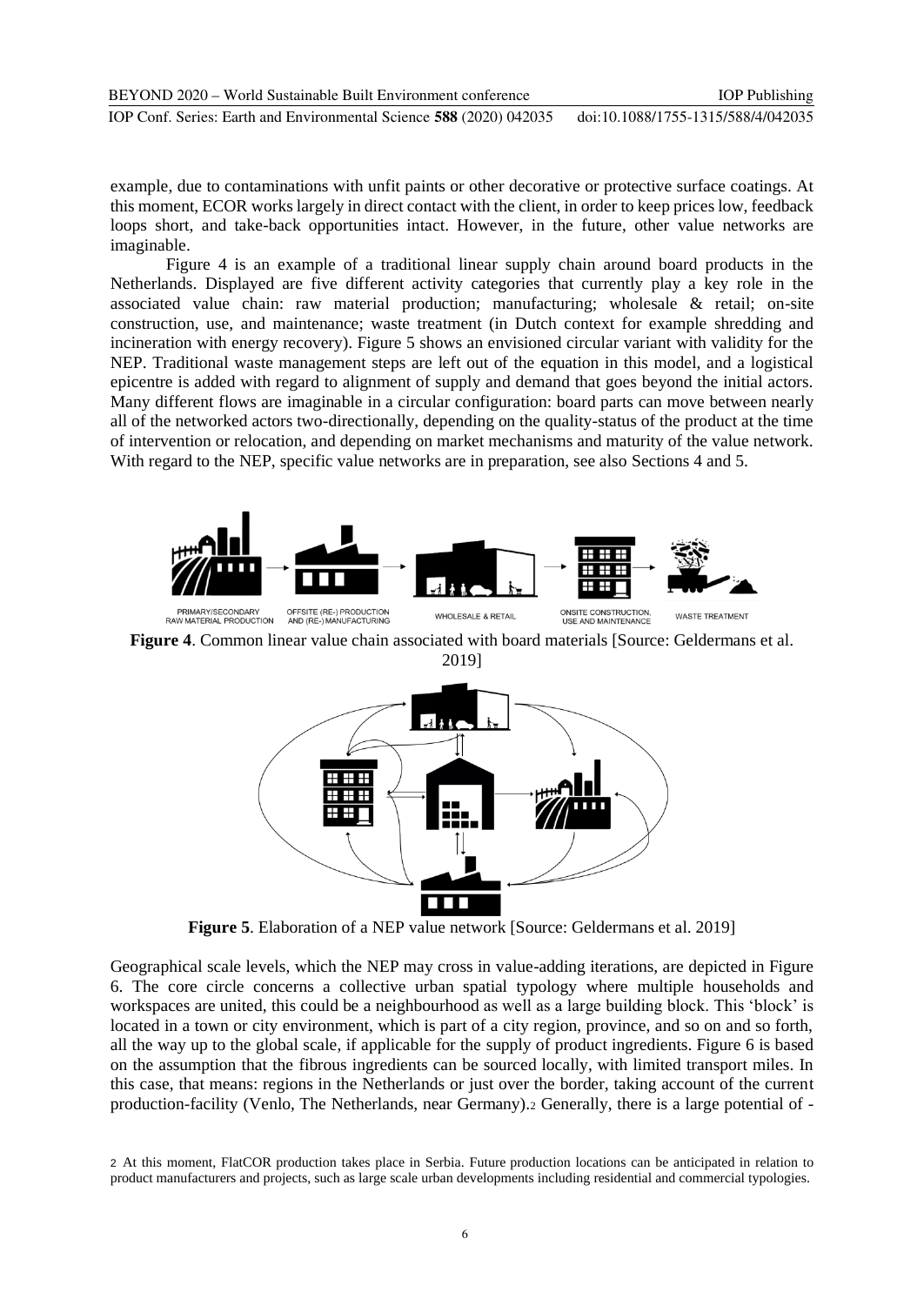| BEYOND 2020 – World Sustainable Built Environment conference        | <b>IOP</b> Publishing              |
|---------------------------------------------------------------------|------------------------------------|
| IOP Conf. Series: Earth and Environmental Science 588 (2020) 042035 | doi:10.1088/1755-1315/588/4/042035 |

secondary - raw material supply for the NEP fibres to tap in to, which is currently channelled to lowend waste management steps [11,16]. For the polymer ingredients, at this moment the NEP depends on transboundary supply. The reversible adhesive concerns a synthetic polymer based on regular chemical feedstocks. The polymer is produced in Germany, raw materials may come from a variety of origins in Europe and beyond. In relative terms, primary feedstock will diminish over time, as the polymers are recycled.

Wholesale and retail facilities may play a role in future value networks around the NEP. Such facilities are expected to be located relatively close to the block/neighbourhood in question, that is, within the city region. Furthermore, logistics and storage facilities are envisioned to connect flows between the various activities on supply and demand side. In an elaborate circular model, such facilities can be imagined as part of a network, connecting dots throughout the Netherlands.

Figure 6 thus distinguishes the five activity groups of Figure 5: 'Construction, Use, and Maintenance' activities on Block or Neighbourhood level, 'Wholesale and Retail' activities on the regional level, 'Logistics and Storage' activities on regional and national levels, '(Re-)Manufacturing' on the national level, and 'Raw Material Production' on regional and national for the fibres. Chemical feedstock for the polymers currently follows a global market, hence the dotted line in Figure 6.



*Figure 6. Geographical scale levels associated with the Niaga ECOR Panel* 

### **4. Circ-Flex Assessment of the Niaga-Ecor Panel**

Table 2 lists the results from a quick-scan Circ-Flex assessment of the NEP product, based on the casestudy description in section 3 and discussions with stakeholders from ECOR and DSM-Niaga. It is shown that, although required levels of detail are often not readily achievable, important assessment parameters can be pinpointed, particularly concerning stepping stones on the roadmap towards an envisioned goal. This is a challenge with regard to a comprehensive Circ-Flex assessment, but sufficient for a quick-scan analysis (see 2.1). A decisive factor at play in the case of NEP, is the Technology Readiness Level (TRL). Which is estimated to be 6-7. At this stage, multiple tests – in labs and cocreation settings – are done and results are still underway. Furthermore, allocation of budgets is aligned with the TRL level, and certification trajectories have been initiated. Last but not least, operational excellence and commercial scale-up is in preparation, but has not yet had the chance to build up further evidence. In the discussion section, multiple aspects of Table 2 will come back.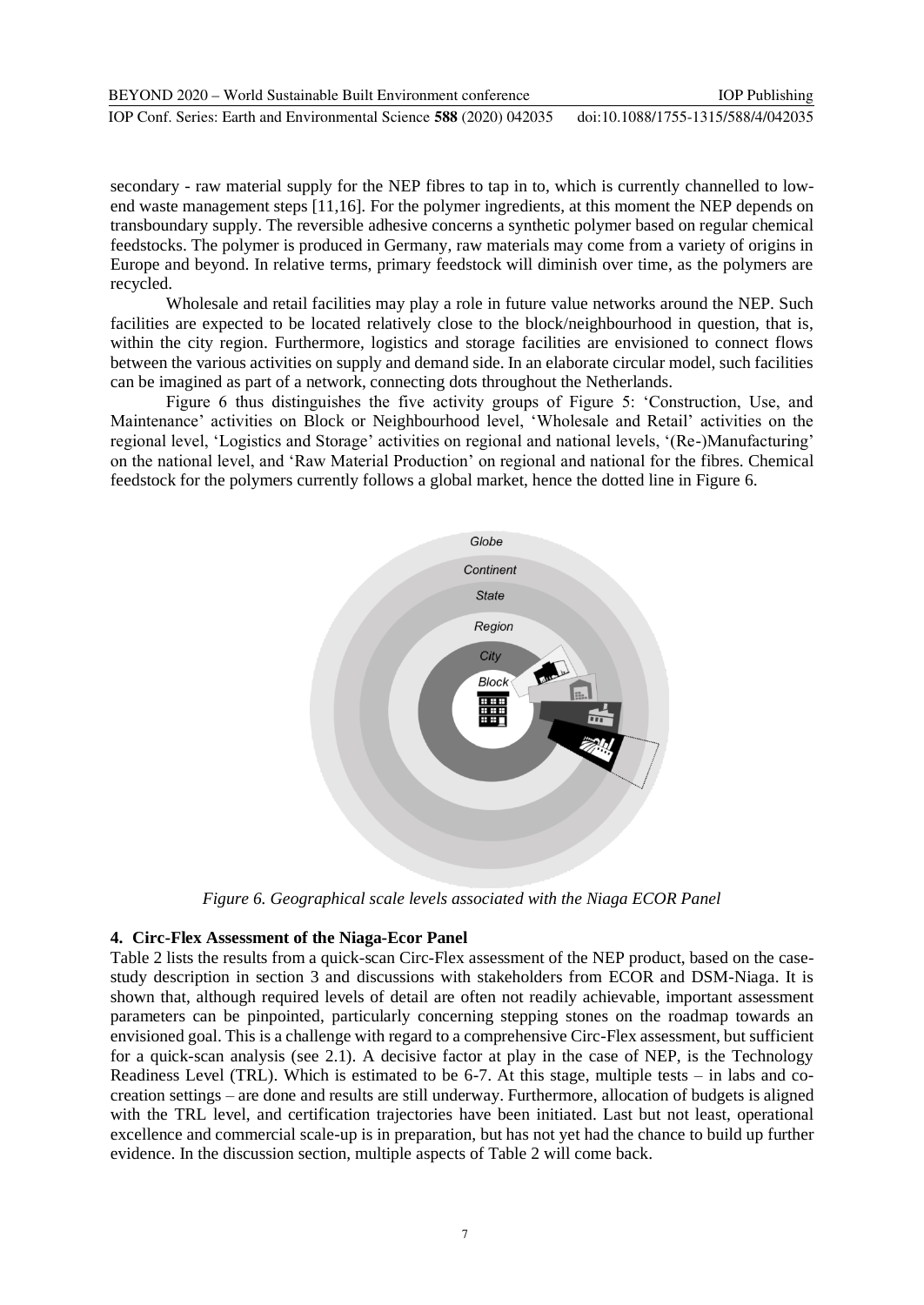IOP Conf. Series: Earth and Environmental Science **588** (2020) 042035 doi:10.1088/1755-1315/588/4/042035

| Category                                    | <b>Table 2.</b> CITC-TTEX QUICK-SCAIL ASSESSMENT INTAGA LCOIN FAITER<br><b>Niaga Ecor Panel: raw panel</b>                                                                                                                                                                                                                                                                                                                                                                                                                                                                                                                                | <b>Niaga Ecor Panel: reversible</b><br>adhesive                                                                                                                                                                                |
|---------------------------------------------|-------------------------------------------------------------------------------------------------------------------------------------------------------------------------------------------------------------------------------------------------------------------------------------------------------------------------------------------------------------------------------------------------------------------------------------------------------------------------------------------------------------------------------------------------------------------------------------------------------------------------------------------|--------------------------------------------------------------------------------------------------------------------------------------------------------------------------------------------------------------------------------|
| <i>Material</i><br>Health &<br>Transparency | Appropriate certification (C2C)<br>Certifiedтм [12]) which includes<br><b>Bill of Materials</b><br><b>Supplier declarations regarding</b><br>composition of raw materials<br>Test results EOX & AOX emissions<br><b>Test results particles: Cadmium,</b><br>Hexavalent Chromium, Lead,<br>Mercury, Arsenic, and Halogenated<br>hydrocarbons (bromine, chlorine and<br>fluorine containing compounds)<br>Material ID: FlatCOR Panels part of<br>Circular-IQ registration systems,<br>including declarations on material<br>health in line with C2C <sup>®</sup> and the<br><b>European Chemicals Agency</b><br>registration system (REACH) | Material ID: Niaga® adhesive is<br>registered at Circular-IQ,<br>including declarations on material<br>health in line with C2C® and the<br><b>European Chemicals Agency</b><br>registration system (REACH)                     |
| <b>Material</b><br>Reutilisation            | Appropriate certification (C2C)<br>$\bullet$<br>Certified <sub>TM</sub> )<br>Reutilisation score part of Circular-<br>$\bullet$<br>IQ report<br>Use of top-layers to safeguard panel<br>quality<br>Preferred finishers such as natural<br>oils, Graphenstone paints and varnish<br>Designated pathways: differentiated<br>$\bullet$<br>technical and biological flows<br>Management strategy for material<br>reutilisation in place<br>Return and reutilisation program                                                                                                                                                                   | Designated pathways: refurbishing<br>and recycling of Niaga ECOR<br>Panels, enabled by Niaga®<br>adhesive<br>Management strategy for material<br>reutilisation in place                                                        |
| Health &<br>Wellbeing<br>Awareness          | Storytelling: prominent professional<br>$\bullet$<br>narrative with regard to, amongst<br>others, health and circularity.<br>Set-up of Circular Economy<br><b>Materials Excellence Centre</b><br>(CEMEX) targeted at a diversity of<br>stakeholders, not yet including<br>building end-users.<br>Guest Lecturers at business schools,                                                                                                                                                                                                                                                                                                     | Storytelling: prominent<br>professional narrative with regard<br>to, amongst others, health and<br>circularity supported by DSM's<br>Niaga® brand, endorsed by other<br>product categories, notably:<br>carpets and mattresses |

**Table 2**. Circ-Flex quick-scan assessment Niaga ECOR Panel

<sup>3</sup> Circular-IQ is a Dutch initiative, set up to streamline the digitisation of existing data hidden in documents as well as the collection of new data, including the information coming from supply chains. Circular-IQ – closely linked to the Cradle to Cradle Certified TM measure – enables collaboration of internal and external teams including suppliers and their suppliers [17].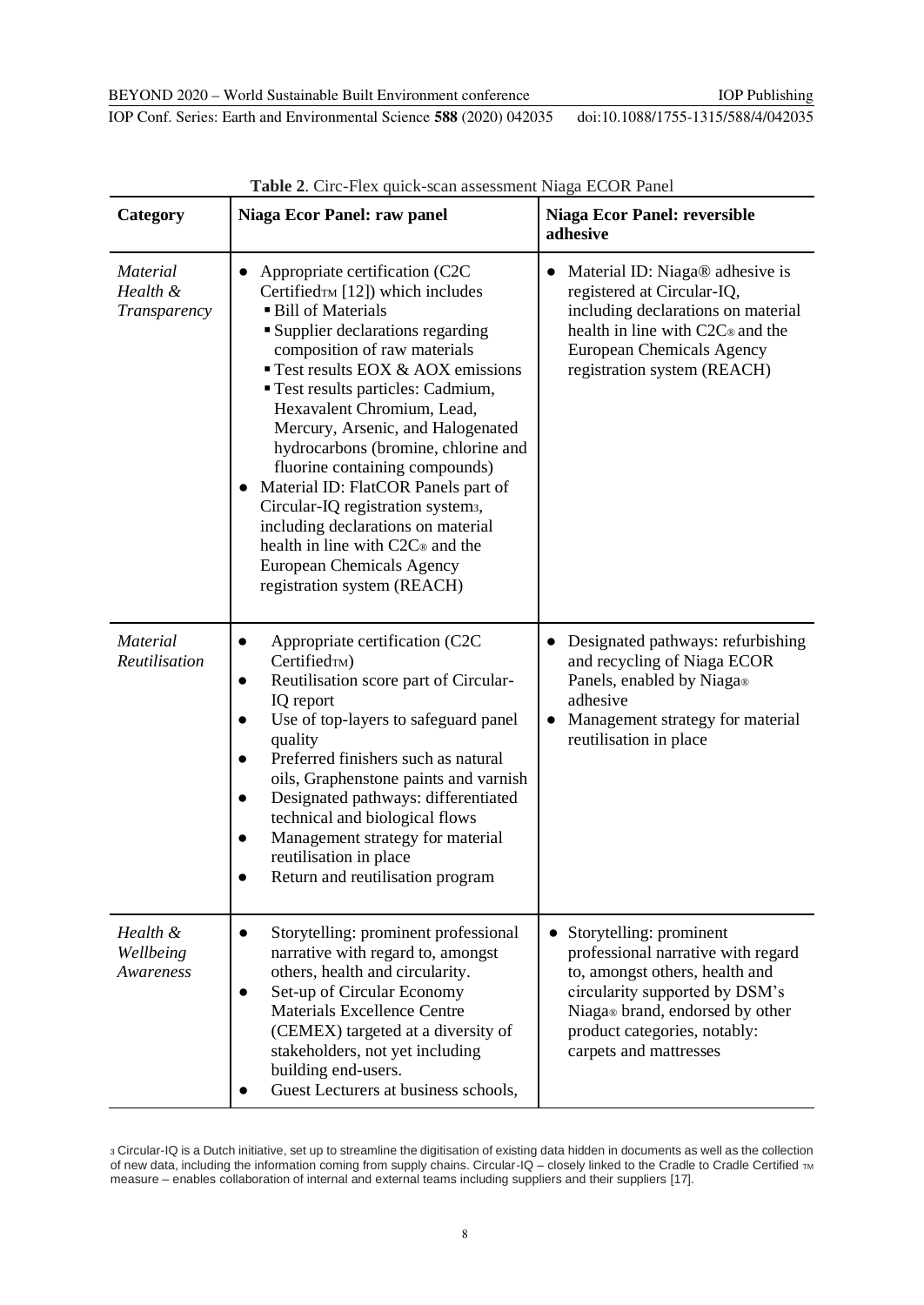IOP Publishing

IOP Conf. Series: Earth and Environmental Science **588** (2020) 042035 doi:10.1088/1755-1315/588/4/042035

|                       | universities, local and global learning<br>programmes<br>Databases filled, maintained and<br>governed by ECOR R&D B.V.                                                                                                                                                   |                                                                                                                                                                                                                          |  |  |
|-----------------------|--------------------------------------------------------------------------------------------------------------------------------------------------------------------------------------------------------------------------------------------------------------------------|--------------------------------------------------------------------------------------------------------------------------------------------------------------------------------------------------------------------------|--|--|
| Integrative<br>Design | Feedback mechanisms throughout<br>$\bullet$<br>stakeholder network. At this stage,<br>not yet including residential end-<br>users<br>Experimental stages with a diverse<br>group of NEP stakeholders<br>Product co-creation with community<br>of designers and craftsmen | Circular design according to<br>Niaga® design philosophy: 1)<br>Keep it simple; 2) Clean materials<br>only; 3) Use reversible<br>connections [18]<br>Product co-creation with<br>community of designers and<br>craftsmen |  |  |

### **5. Discussion**

In this discussion section, we reflect on the research through the lens of circularity as a systems innovation, focusing specifically on four interrelated stages in Circ-Flex partitioning configurations: raw material sourcing; manufacturing; use; and reutilisation. Only when those stages are well integrated into circular value propositions, SDGs can be anticipated appropriately. Particularly relevant in this respect are SDG11 (Sustainable Cities and Communities) and SDG12 (Responsible Production and Consumption), but links also exist with SDG3 (Good Health & Well-being), SDG9 (Industry Innovation and Infrastructure) and SDG13 (Climate Action). Although all these stages are acknowledged by ECOR and Niaga, some are more thoroughly anticipated than others at this moment in time. This also resonates in the adherence to certification systems, notably C2C CertifiedTM and Circular-IQ, of which the former has a more developed and well-documented track-record.

### *5.1 Raw material sourcing*

The currently produced ECOR Fiber Alloys<sup>®</sup> are produced using - mixes of - old corrugated cardboard, paper fibres, and paper industry rejects. The selection of ECOR panels over other available fibre boards have been based on the compatibility of circularity and health standards that both the Niaga Adhesive as the ECOR panels hold. Tailoring ECOR panels for optimal product and production performance has not been investigated in depth to date, but can become a decisive factor in the choice of ECOR Fiber Alloys®. Consequently, this will have an impact on the choice of raw material input. For the production of Niaga® adhesives, raw materials are selected out of readily available polymer building blocks for Polyesters applied in industrial and coating resins. In general, oil-based polymer building blocks are used today, while a growing range of recycled and bio-based polymer building blocks become available as well. As yet, it is unknown how exactly this will evolve.

### *5.2 Manufacturing*

Responsible production of ECOR panels is independently being assessed as part of the C2C certification process. These panels are relatively straightforward laminated into NEP panels or NEP furniture panels which include non-ECOR finishing layers such as HPL or veneers, whilst fulfilling customisation and protective functions. Manufacturing processes associated with such top-layers thus require separate assessments in relation to Circ-Flex performance. To the best of the authors awareness, there are currently no HPL products that comply with the Circ-Flex criteria, due to inherent production specifications. For veneer products, in theory, Circ-Flex compliance would be less complicated. However, this is beyond the scope of this paper and requires further research. Furthermore, running tests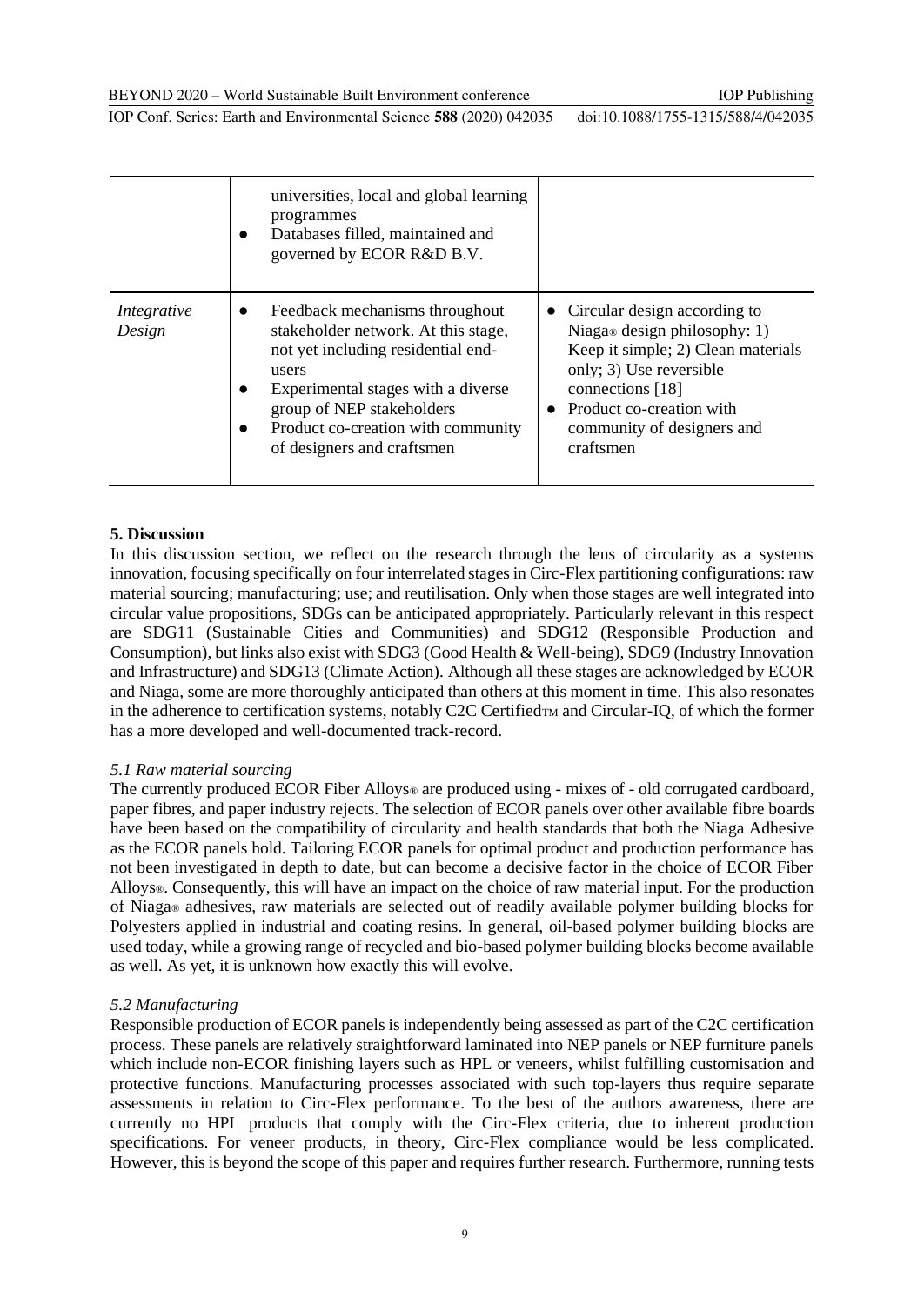in labs and operational settings will further inform the manufacturing process, as well as their impact on the Circ-Flex performance.

### *5.3 Use*

As the circular economy aims to keep its elements in the highest value possible, the use-phase of the NEP now becomes essential for its recovery potential and the related residual value. Currently, ownership of NEP is transferred in every step of the value chain. It puts an incentive with every owner of a NEP panel to educate and document downstream supply chain in order to preserve its value. This is now done by implementation of a radical transparency strategy. It covers testing and documentation of panel use as well as applied finishers through a material ID - or passport - system. Take back for recovery will only be offered when optional finishing takes place with approved products, monitored and documented over the product's service life. By leaving the ownership at the customer level, a business model can be based on transforming customer (waste) material into NEP by recycling, refurbishing, and re-attaching (decorative) finish layers. This gives the customer freedom of choice regarding selection of input materials, and thus sustainability and health performance.

An alternative business proposition could be based on keeping ownership with the supplier, opening up to pay-per use, buy-back and deposit models. This offers the potential to increase recovery rates of products. However, it also increases complexity, as every individual panel needs to be assessed with regard to contamination and - guaranteed - health performance. When rejected, costly cleaning and separation processes need to be put in place, potentially undermining the viability of such models. Moreover, those models touch upon the topic of 'ownership as a human right', which is differently perceived globally, and which may be a threat to operating and scaling these business models [19]. Aforementioned considerations underscore the complexity of engaging the residential end-user as an active participant in the value-network. Personalisation through top-layers, as referred to in subsection 5.3, will impact the level to which such end-users become empowered, and hence further define the NEP value model development.

### *5.4 Reutilisation*

When scaling NEP production globally, the selection of panels could become a critical variable for production and reutilisation performance. Choosing a uniform ECOR panel, tailored for optimal NEP and production performance, potentially limits fibre availability and/or could increase origin of source fibres beyond regional scale. Eventually even a choice for virgin fibres could become a viable possibility to safeguard future regeneration in a circular economy. However, sourcing panels out of regionally developed ECOR panels using various locally existing waste streams could potentially influence production, and even product metrics, and therefore pricing and performance.

Lastly, to reduce contamination risks, communities of like-minded designers and manufacturers are being built. In the development of new material product combinations, they jointly search for the best available solutions that preserve the NEP panels' integrity, so reutilisation cycles could be operationalised appropriately after a product's service-life.

### **6. Conclusion**

Results from tests in labs and operational settings are still underway and will impact further development pathways of the Niaga ECOR Panel (NEP). Nonetheless, the findings indicate that NEP enables circular infill configurations, with regard to intrinsic material characteristics as well as reutilisation strategies. Furthermore, knowledge dissemination and co-creation are an integrated part of the NEP value model. Bringing the innovation to scale will put more emphasis on alignment of stakeholders, not least with respect to ownership, take-back, and end-user involvement. The outcomes are deemed relevant for multiple infill components, such as partition walls and kitchen cabinets, but also side-sheeting in energy renovations.